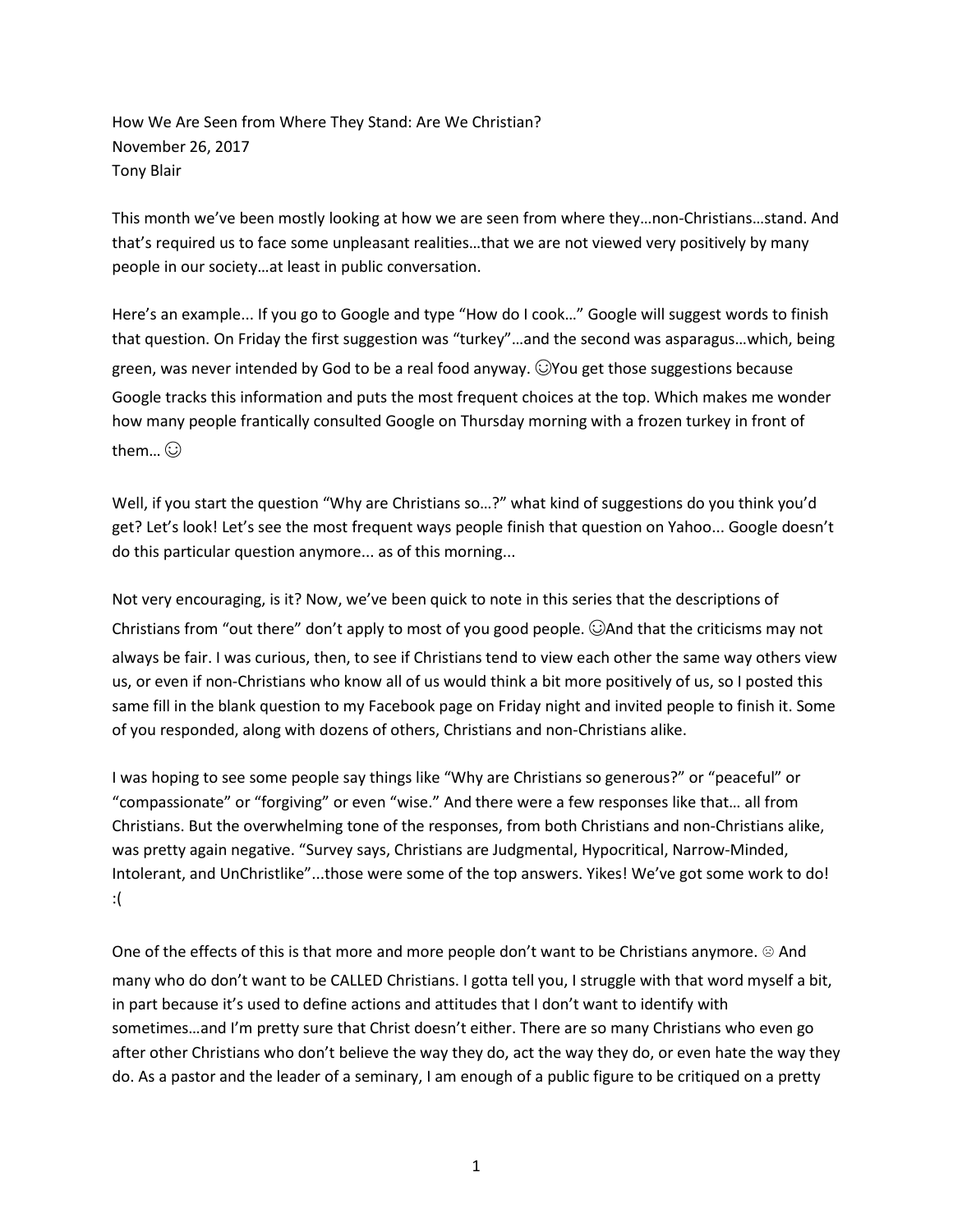regular basis on whether or not I am living up to someone's narrow notion of being Christian. I have grown weary of it. :( Anyone else?

So what do we do about this? On my Facebook page I describe myself as a follower of Jesus…which is pretty much another way of saying I'm a Christian :) except that it puts the focus back on Jesus. But it also puts some pressure on me… if I'm going to say publicly that I'm a follower of Jesus, then daggone it I'd better act, look, or love a lot like him!...or else I'm being hypocritical…and contributing to that negative public image. I don't want to do that. I'm not perfect…I've got cracks in my sidewalk and broken panes of glass in my windows and blind spots in my rear view mirror….but I don't want to make you all look bad by how I live my own life…and I sure as heck don't want to make Jesus look bad. I point people to him!

Scripture says it this way, "Friends, this world is not your home, so don't make yourselves cozy in it. Don't indulge your ego at the expense of your soul. Live an exemplary life among the natives so that your actions will refute their prejudices. Then they'll be won over to God's side and be there to join in the *celebration when he arrives" (I Peter 2:11-12 MSG).* I like this because it assumes that people will not always understand us.... but that the goodness of our lives can, at least sometimes, overcome that prejudice to the point of them wanting to know about the God we love. And I should point out that the exemplary life Peter speaks of here is not primarily about being moral…it's about being those other things that people expect to see in us… that they actually WANT to see in us… compassion, generosity, forgiveness, peace, and all the rest of what Paul called the fruit of the spirit.

And when we live that way, we don't have to worry too much about the label we wear, or who is or who is out. Interestingly, Jesus wasn't as concerned about all that as WE are sometimes! Think about it… to follow Jesus he didn't require anyone to first agree to a statement of faith. He kept no membership list. He gave no mass appeals to join his movement, or even altar calls. He didn't even have a name for his "group"… other than "disciples"… which is from the Greek word for students, mentees, or followers...those willing to learn from him.

Jesus was not here to start a new religion in the way we usually understand that word. He wasn't looking for votes, or popularity, or members, or even large numbers of followers…whenever the crowd got too big, he would actually sneak away!  $\bigcirc$ He was not here to draw people away from their lives to join his thing, but to announce that "his thing" had come to them!… that God was already with them and that they were already able to live in his kingdom… if they could see it, if they wanted it, if they were willing to embrace it. It wasn't "come out from among them and be separate" but "let God, who is already with you all, do his thing with you." All were invited, all were wanted, all were welcomed.

In the end, yes, there are people who want to live in the kingdom of God and people who don't. Some embrace it and some reject it….so some are in and some are out. But it's not because Jesus excludes them but that they exclude themselves from what God is doing. The great irony, the great scandal of the gospel, is that those who chose the kingdom are often the least expected… and sometimes they didn't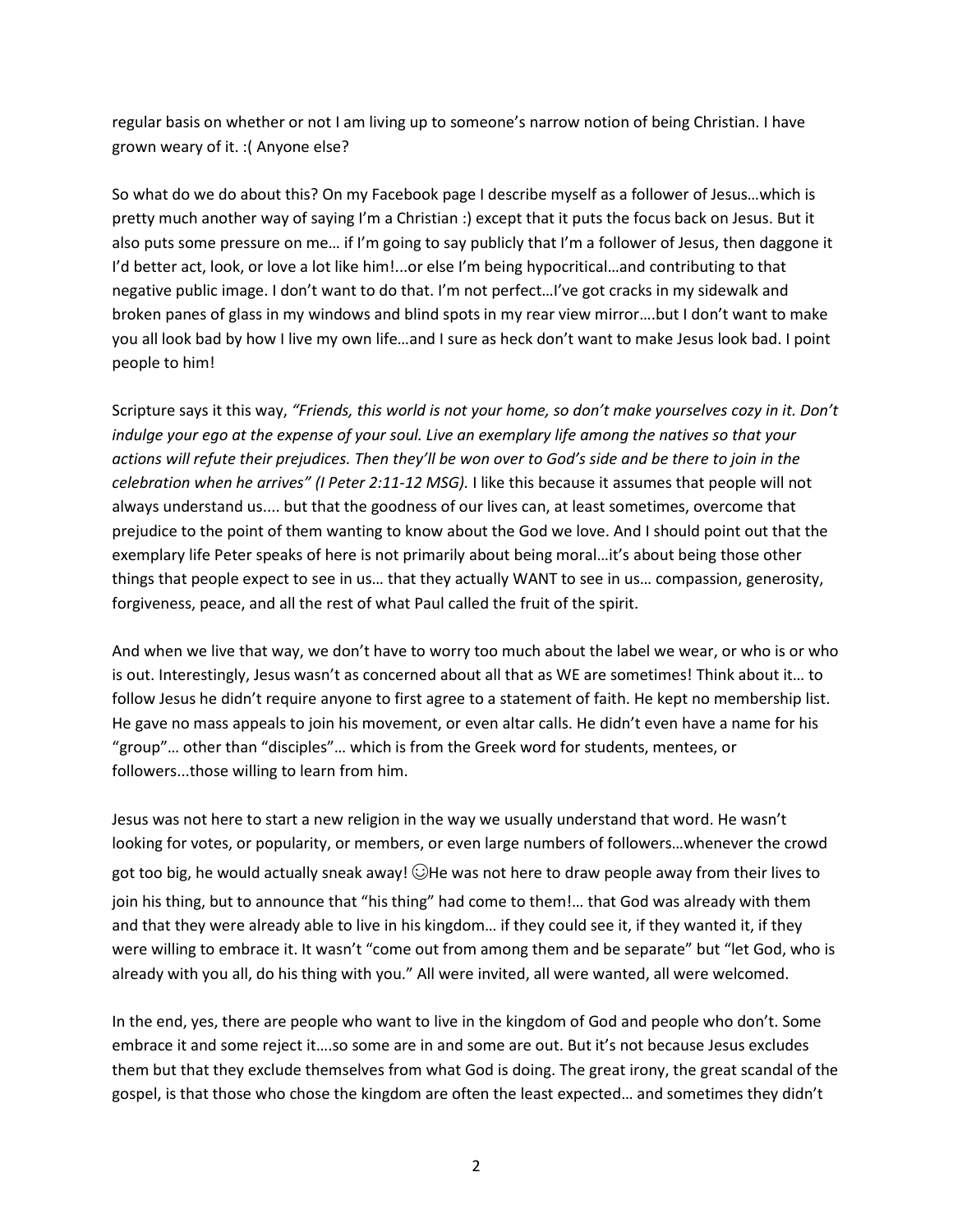even know they are doing it. Jesus wasn't recruiting so much as noticing people living out the kingdom… the widow giving her mite, the leper who was healed and gave thanks, and blind man who argued with the Pharisees, the Syro-Phoenecian woman who wanted a favor, the Roman centurion who also wanted a favor, Zacchaeus the tax collector, and a bunch of other shady characters. These are types that make up the kingdom of God!

It seemed to bug the revival preachers in my childhood that Jesus didn't REQUIRE anything of these people… he seemed to be giving away the kingdom of God for free!... Yes, exactly. He honored those who were already living in it, invited others to join them, and asked nothing of them...except to follow him. He had little to offer them but himself, as the model, the proclaimer, and the instigator of the kingdom of God on earth…. Because what God wants, ultimately, is be one with us… divine and human in union, all walls of separation torn down, total and wonderful intimacy, a common will and a common heart, so that everything that is true of his character is true of ours as well! Jesus was that. And Jesus is the one who makes that possible for you and me as well. Christ in you, the hope of glory!

Those who wanted that union with God, those who chose to live more fully in the kingdom of God on earth, were eventually called Christians"…among other things….and we identify with them. That's our tribe, we say. Which means that others are not our tribe... that there are differences between Christians and those who are not. What are they? That's our second question today. The early church kept getting persecuted for those differences! There was obviously something about living in the kingdom of God and being one with Christ that is distinct from, and even off-putting to the status quo. Especially the religious status quo.

That's why those early Christians didn't have to worry too much about defining who was in… no one was in unless they were pretty darn serious about it! "Ah, yes, I'd like to join your group….and have my property confiscated, my citizenship revoked, have my kids sold into slavery, be blamed for everything that's wrong with the world, and then get fed to lions." :) What do you say to THAT? "Well, thanks, but you don't agree with us on Paragraph 72, section 3, of our statement of faith" ?? :) Later, when the Roman emperors became Christian, and suddenly being Christian was popular, the opposite issue emerged. Who's joining us because they really believe, because they really love Jesus, because they're really entranced by the kingdom of God?... and who's here only because it's smart to be seen at church, or because it's the thing to do now? That's when Christians had to get more serious about defining themselves.

We're in a transition time in our culture... it's no longer terribly popular to be a Christian, unless, perhaps, you're running for office.  $\bigcirc$ But I do suspect that there is an advantage in becoming a bit less popular than we used to be. An advantage? Yes!... because it will eventually weed out many of those who really are just pretending a commitment to the kingdom of God. Those who are left will be in it for real… despite what people say about us, or even despite the messiness of the other people who share our love for Jesus...and then Jesus will shine brighter. I love how the apostle Paul spoke about the messy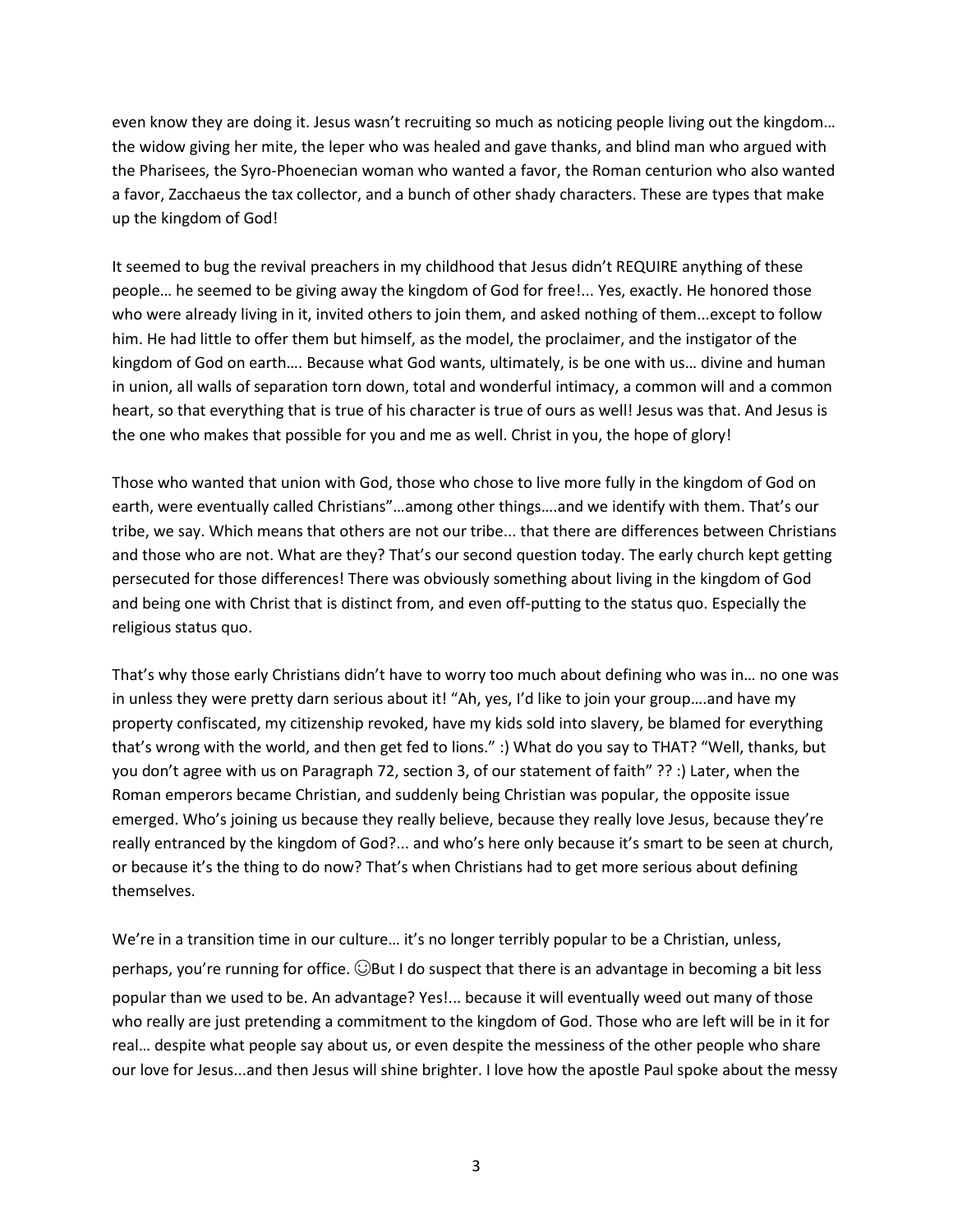ones in his own day… other Christians who were hyper-competitive, or ego-driven, or in it for bad motives…

It's true that some here preach Christ because with me out of the way [in prison], they think they'll step right into the spotlight. But the others do it with the best heart in the world. One group is motivated by pure love, knowing that I am here defending the Message, wanting to help. The others, now that I'm out of the picture, are merely areedy, hoping to get something out of it for themselves. Their motives are bad. They see me as their competition, and so the worse it goes for me, the better—they think—for them. So how am I to respond? I've decided that I really don't care about their motives, whether mixed, bad, or indifferent. Every time one of them opens his mouth, Christ is proclaimed, so I just cheer them on! *(Philippians 1:15-21 MSG).*

And that's why we cheer other churches here, no matter if we agree with them down the line, suspect their motives...or they suspect ours... or like the way they do things…or not. ☺Jesus said to let the wheat and the weeds grow together; at the end of summer, they're all harvested together and the farmer does the sorting. The farmer is God. But what does the wheat look like, versus a weed? In other words, if we had to describe what a Christian is, what would we look for? Can we recognize our brothers and sisters when we see them?  $\odot$ I think so. Jesus seemed to think so. And Scripture gives us enough clues to help us out with this. Let me offer a few of them to you this morning to see if they resonate with you…

First, a Christian is one who believes. In fact, we're often called believers…even in the New Testament. And there is some content to that belief—in other words, we believe some things to be true and we try to state what we believe. Those attempts to state it are called creeds. All of them are incomplete and imperfect… after all, we're using mere words to describe mystery. But they often point us in a good direction.

Here's the thing about beliefs, though… they must be experienced somehow in order to be real. When Paul says, "If you declare with your mouth, 'Jesus is Lord,' and believe in your heart that God raised him *from the dead, you will be saved" (Romans 10:9-10 NIV),* he's not just talking about the doctrine of resurrection...he's talking about encountering the Risen Christ!... like he did on the road to Damascus. When Jesus asked the disciples, "Who do you say that I am?" Peter blurted out, "You are the son of the living God!" It wasn't just getting a question right on a theology quiz…what Peter said was pure heresy to a Jew! Peter was declaring what he, at least at that moment, had experienced Jesus to be. Without that experience, what we say in our creeds or our confessions of faith...or our worship songs...is just blather… empty, meaningless words.

And Jesus didn't get overly specific about beliefs. He never said, "If you don't agree with me about how to do baptism, you're not in." Or, "if you don't have the right view of end times, or if you don't speak in tongues, or if you DO speak in tongues, or if you don't share my interpretation of Scripture"…or any of that. The earliest creed of the church was "Jesus is Lord!"…and that was enough. Christians just kept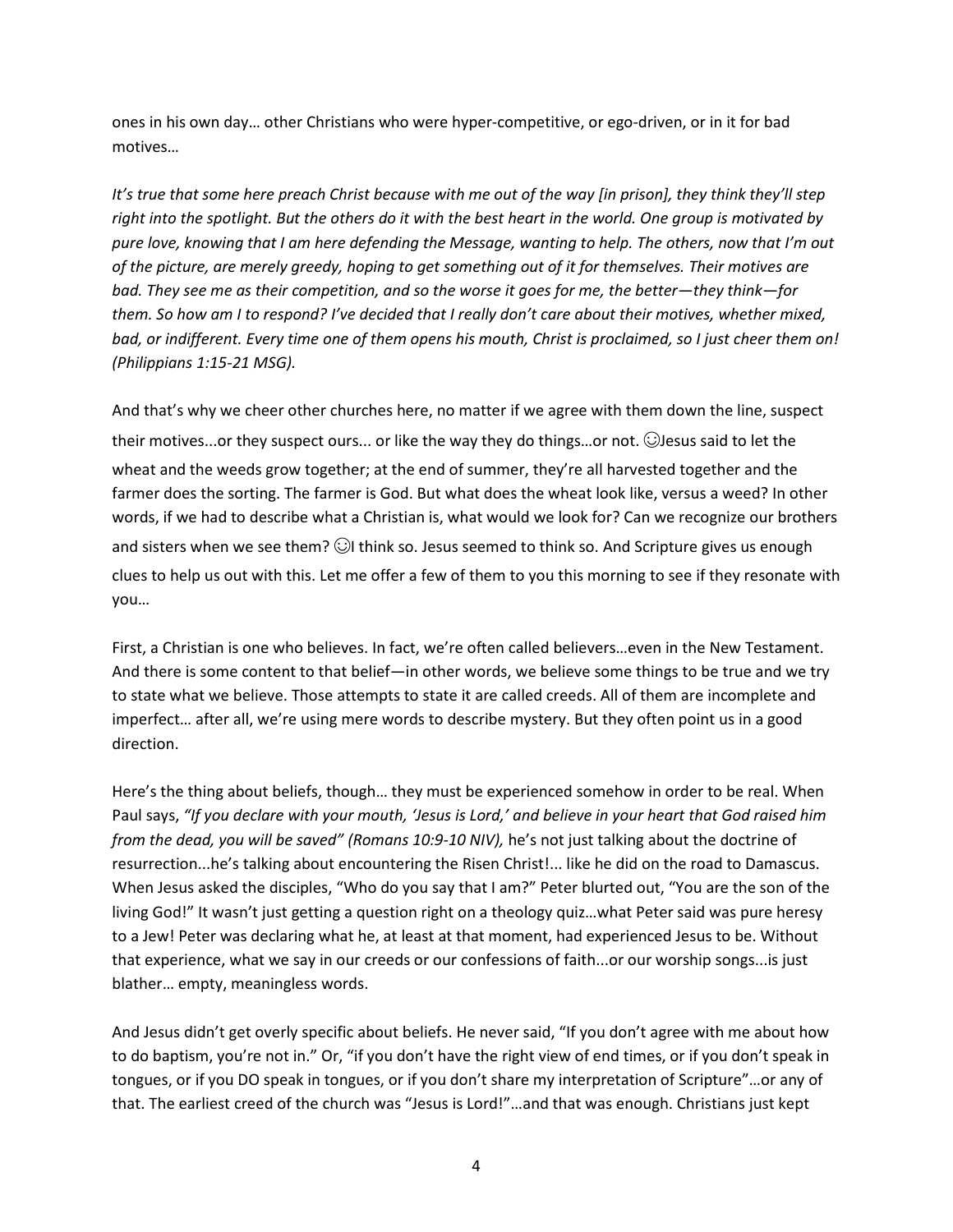adding to it over the years. They started for good reasons, of course. Every generation has its questions, and Christians in each generation attempt to answer those questions according to the best understanding we have. But what happens is that those answers...those attempts to clarify...eventually become lines in the sand that keep people out. "If you don't agree with our answers, you're wrong...and you can't be one of us!"

A few months ago some Christian leaders released a statement on human sexuality and gender. They said that if you disagreed with them, you weren't really a Christian. A bunch of Christians who disagreed with them responded angrily and said that if you didn't agree with THEM, you weren't really a Christian! Oh my! Are there any Christians left once they've kicked everyone else out? And, by the way, if getting this right is so crucial to being a Christian, don't you think Jesus would have said more about it? That's just an illustration. Here's the real question... Is possible to be a Christian even if you're wrong on something? Is it possible to love each other and worship together and serve together even if we disagree on something strongly?

Back in the early 4<sup>th</sup> century Christians were angrily divided over a single letter in the Greek alphabet... between the words homoousia and homoiousia. Were Christ and the Father "the same substance" or "similar substance"? Hundreds of thousands said "homoiousia," which we…along with the rest of orthodox Christianity… would say was wrong. But were they Christian? Did they not follow Jesus? Did they not desire the kingdom of God? Did they not declare that Jesus is Lord? Did they not suffer persecution alongside other Christians? How did God look at them? Get away from me!... you evil people who chose the wrong Greek word! Or maybe God understands even more than we do that we are dealing with mystery…and maybe the God of compassion has compassion on us as we attempt to grapple with it…and with each other.  $\bigcirc$ That's what I think, anyway…but you can disagree with me and still be my brother or sister, and I'll love you anyway... even though you're wrong.  $\odot$ 

So a Christian is one who believes…because he or she has experienced truth. A Christian is also one who trusts. That's the root meaning of the Greek word translated "faith" in the New Testament. Our faith is not a statement of beliefs, or a set of practices, or a religion… "I belong to the Christian faith"… but what we enough to base our lives on. How we live reveals our faith. I will be generous if I trust that God will provide for every need. I will be forgiving if I trust that I am forgiven. I will be kind if I trust that God is kind to me. I will love sacrificially if I trust that I am loved like that. It goes on and on… Where people poke us often for hypocrisy is how we glibly we say these things about God…and say them to other people… You just need to trust God… You just need to love more… You just need to let it go… and then don't do those things ourselves. That's disappointing to everyone, isn't it?

We trust because a Christian is also one who knows. Now, this can come off a really arrogant if we come at it from the wrong direction...and Christians often do act like know-it-alls, contemptuous of other beliefs and perspectives. We're not the only ones who know things….and sometimes what we think we know turns out to be just plain wrong. So let's be humble enough to acknowledge what we do NOT know…instead of always telling other people that they're wrong. This is one of the most tiresome things

5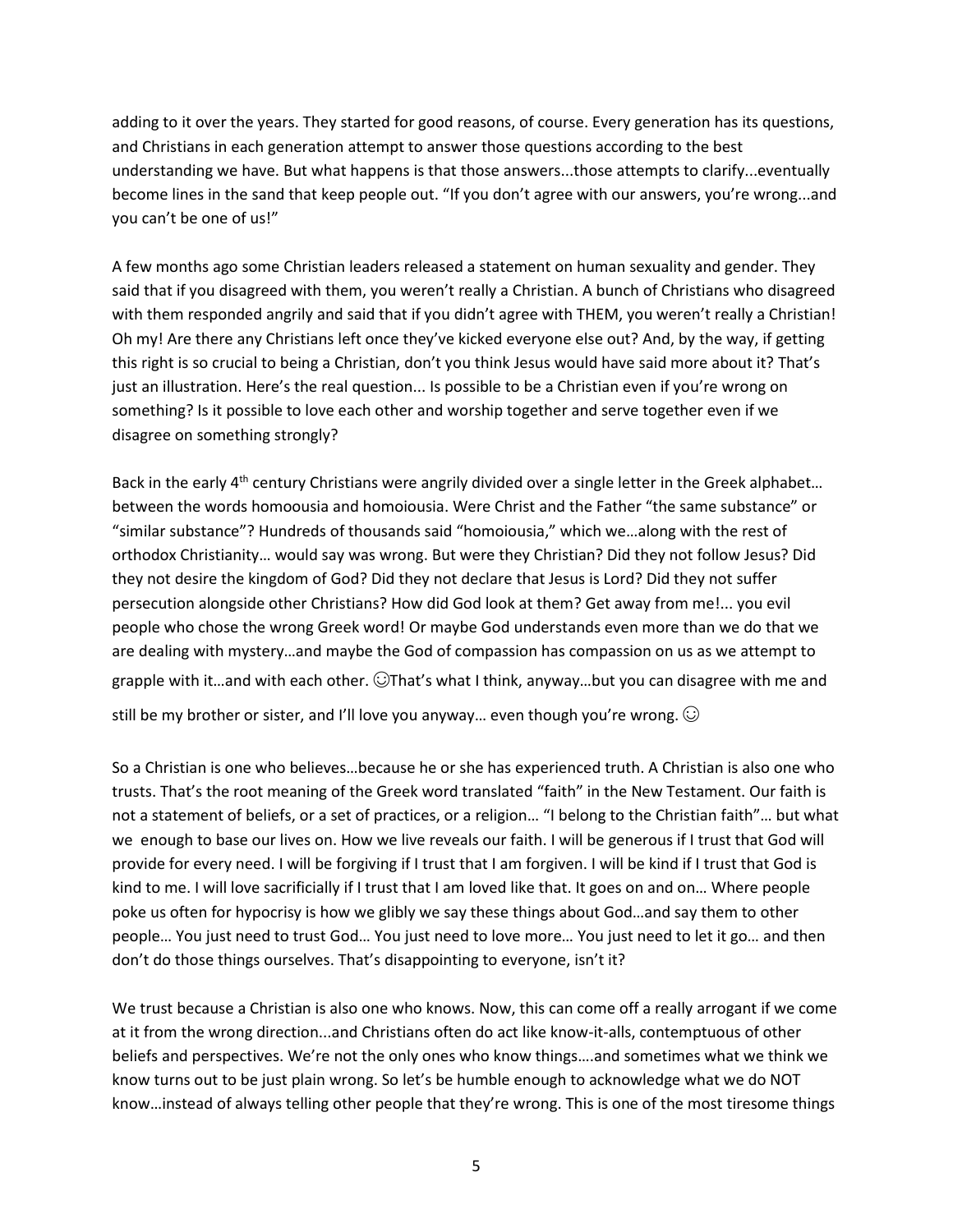that I experience with some Christians toward each other… always scouting for heresy, seeking out falsehood, denouncing something somebody said somewhere. Do you see Jesus doing that? No! The only time he does anything like that is when he's calling out the Pharisees for doing stuff like that.  $\bigcirc$ 

So what do I mean when I say that a Christian is one who knows? I mean it in the sense of "one beggar telling another beggar where to find bread." We have found something!... or been found by someone!... and so we have good news to share! And by the way, telling people that they're going to hell is not the good news of Jesus! :) He didn't do that! Look it up. The only people he ever warned about punishment from God were the arrogant religious leaders who thought that everyone else was in trouble but they weren't. Actual, real sinners… he gave them truly good news, not a gruesome, ugly threat. He offered them what he knew…the Father he knew… the power he knew….the love he knew… and he told us to do likewise. If it doesn't sound like good news, we're probably doing it wrong!

And that's because, fourth, a Christian is one who loves. The love we have is a direct result of our EXPERIENCE of the love of God. We speak of love because we know love. We give love because we have been given love. If we don't, we're not in. This is the most explicit definition of a Christian in Scripture….and it's stated more than once, so we don't miss the point. ☺Jesus said it, "*This is how* everyone will recognize that you are my disciples—when they see the love you have for each other" (John *13:35 MSG).* You've heard me quote that verse many times here… it's one of my favorites.

It's stated a bit more bluntly later: "*Everyone who loves is born of God and experiences a relationship* with God. The person who refuses to love doesn't know the first thing about God, because God is loveso you can't know him if you don't love" (I John 1:4:7-8 MSG). Notice, by the way, that it says that anyone who loves looks like the Father, even if they don't yet know all the rest of what we know about Him. This is radical stuff…most Christians actually disagree with Scripture here! Most Christians would insist that believing the right stuff and not loving is better than loving and believing the wrong stuff. But God seems to disagree! Hmmmm….

By the way, Jesus never said that you had to agree with someone to love them. If they're your brother or sister in Christ, love them for that reason. If they're your spouse, love them. If they're your neighbor, love them. If they're someone you utterly detest and despise, if they're trying to do you harm, then they're your enemy. Love them too. ☺That's what Christians do. And, by the way, Christians are less concerned about "standing up" for things and more concerned about "standing with" people…whether they are right or wrong, Jew or Gentile, male or female, sick or well, rich or poor. Jesus didn't spend a whole lot of time trying to set sinners straight…God's love would do that in time anyway if they would receive it. It was not a lack of love but a surplus of love that motivated Jesus's actions. What about yours? And mine?

We're probably not there yet. But good news! A Christian is also one who grows. You see, there are two kind of hypocrisy. One is proclaiming one thing and intentionally living another way… people sniff that